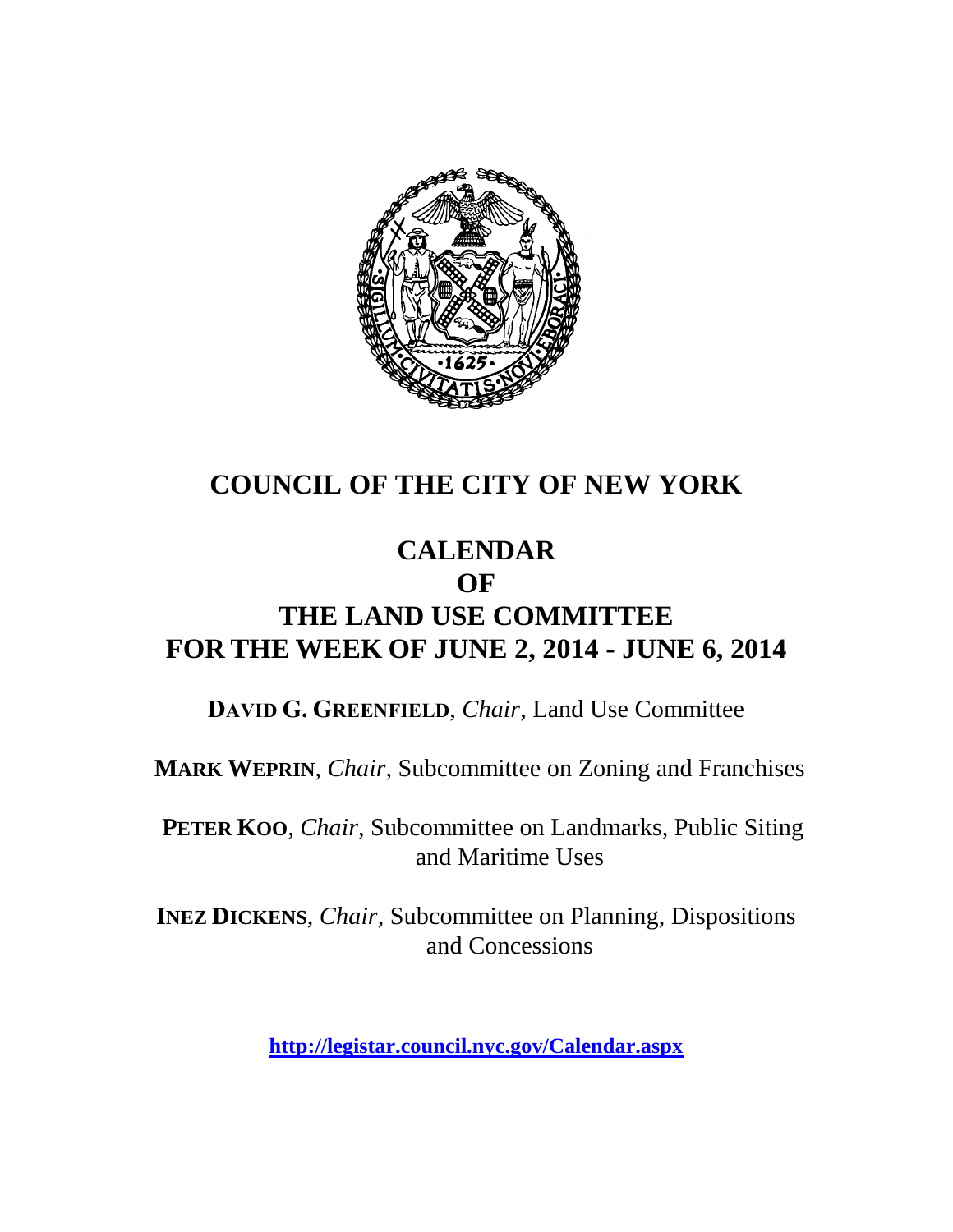### **SUBCOMMITTEE ON ZONING AND FRANCHISES**

The Subcommittee on Zoning and Franchises will hold a public hearing on the following mattersin the **Council Committee Room, 16th Floor, 250 Broadway,** New York City, New York 10007, commencing at **9:30 A.M. on Tuesday, June 3, 2014:**

# **L.U. NO. 61 XAI XAI**

## **MANHATTAN CB - 4 20085578 TCM**

Application pursuant to Section 20-226 of the Administrative Code of the City of New York, concerning the petition of 7 Washington Lane Corp., d/b/a Xai Xai, for a revocable consent to establish, maintain and operate an unenclosed sidewalk café located at 369 West  $51<sup>st</sup>$  Street.

# **L.U. NO. 79 MAISON KAYSER BAKERY**

# **MANHATTAN CB - 5 20145428 TCM**

Application pursuant to Section 20-226 of the Administrative Code of the City of New York, concerning the petition of 1800 Broadway Bakery, LLC, d/b/a Maison Kayser Bakery, for a revocable consent to establish, maintain and operate a small unenclosed sidewalk café located at 1800 Broadway.

## **L.U. NOS. 62, 63, 64 AND 65 ARE RELATED**

### **L.U. NO. 62 CLINTON URA SITE 7**

## **MANHATTAN CB - 4 C 140181 ZMM**

Application submitted by Department of Housing Preservation and Development pursuant to Sections 197-c and 201 of the New York City Charter for the amendment of the Zoning Map, Section No. 8c:

1. changing from an R8 District to an R8A District property bounded by West 52nd Street, a line 225 feet easterly of 11th Avenue, a line midway between West 52nd Street and West 51st Street, a line 200 feet easterly of 11th Avenue, West 51st Street, and a line 100 feet easterly of 11th Avenue;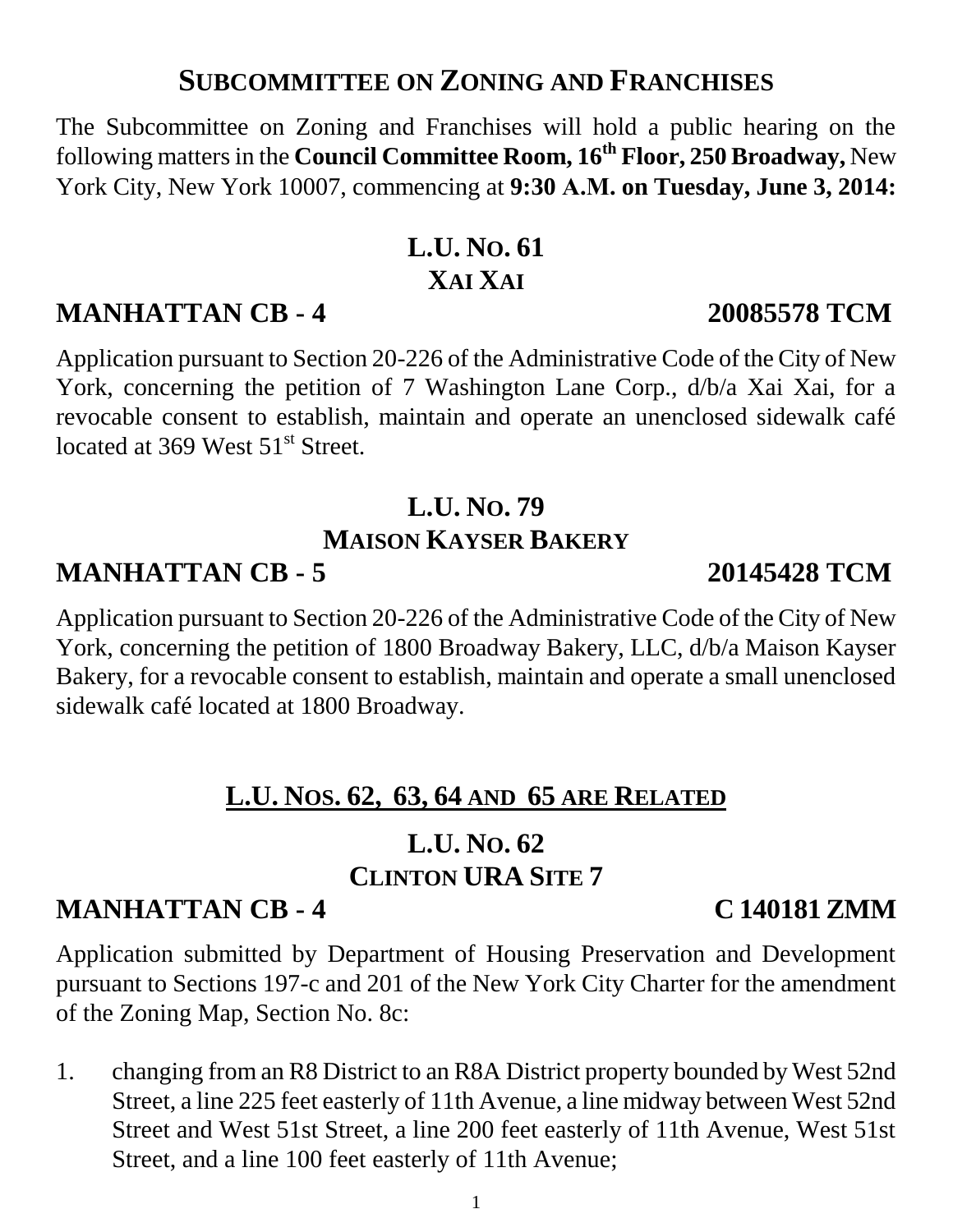- 2. changing from an R8A District to an R9 District property bounded by a line midway between West 53rd Street and West 52nd Street, a line 250 feet easterly of 11th Avenue, West 52nd Street, and a line 225 feet easterly of 11th Avenue;
- 3. changing from an M1-5 District to an R9 District property bounded by West 53rd Street, a line 275 feet westerly of 10th Avenue, West 52nd Street, a line 375 feet easterly of 11th Avenue, a line midway between West 53rd Street and West 52nd Street, a line 225 feet easterly of 11th Avenue, West 52nd Street, and a line 125 feet easterly of 11th Avenue; and
- 4. establishing within the proposed R9 District a C2-5 District bounded by West 53rd Street, a line 275 feet westerly of 10th Avenue, West 52nd Street, a line 375 feet easterly of 11th Avenue, a line midway between West 53rd Street and West 52nd Street, a line 250 feet easterly of 11th Avenue, West 52nd Street, and a line 125 feet easterly of 11th Avenue;

as shown on a diagram (for illustrative purposes only) dated December 2, 2013.

# **L.U. NO. 63 CLINTON URA SITE 7**

## **MANHATTAN CB - 4 N 140182 ZRM**

Application submitted by NYC Department of Housing Preservation and Development pursuant to Section 201 of the New York City Charter, for an amendment of the Zoning Resolution of the City of New York, relating to Article IX, Chapter 6 (Special Clinton District) and Appendix F concerning regulations in Western Subarea C2 and Inclusionary Housing designated areas.

Matter in underline is new, to be added; Matter in strikeout is old, to be deleted; Matter within  $# #$  is defined in Section 12-10; \* \* \* indicates where unchanged text appears in the Zoning Resolution

### **Article IX – Special Purpose Districts**

\* \* \*

**Chapter 6 Special Clinton District** 

2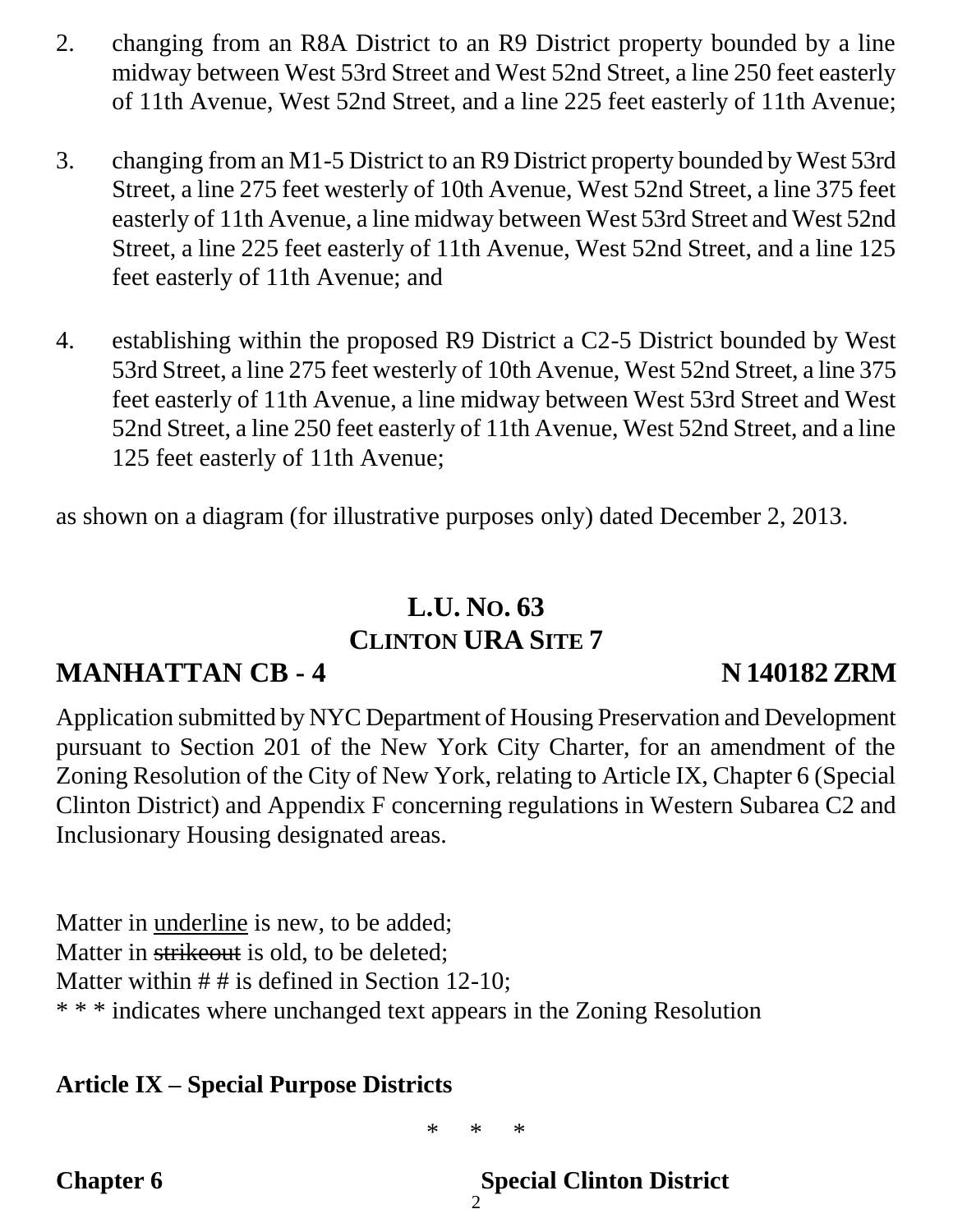| ∗ | $\ast$ | $\ast$ |
|---|--------|--------|
|   |        |        |

### **96-30 OTHER AREAS**

\* \* \*

## **96-31 Special Regulations in R8 Districts**

\* \* \*

- (b) In R8A districts in Western Subarea C2, including #Commercial Districts# mapped within such R8A districts, the following special regulations shall apply:
	- (1) Inclusionary Housing Program
		- (i) R8A Districts in Other Areas, west of Tenth Avenue, shall be #Inclusionary Housing designated areas#, pursuant to Section 12-10 (DEFINITIONS), for the purpose of making the Inclusionary Housing Program regulations of Section 23-90, inclusive, applicable as modified within the Special District.

#### (2) Maximum #floor area ratio#

Within such #Inclusionary Housing designated areas#, the maximum #floor area ratio# for any #zoning lot# containing a #residential use# shall not exceed a base #floor area ratio# of 5.4, except that such base #floor area ratio# may be increased to a maximum #floor area ratio# of 7.2 through the provision of #affordable housing#, pursuant to the provisions relating to #Inclusionary Housing designated areas# in Section 23-90. However, any units for which a #floor area# increase has been earned, pursuant to Section 23-90 shall be located within the #Special Clinton District#.

(ii) Optional provisions for #affordable housing#

For #developments# or #enlargements# located within the #blocks# bounded by West  $51^{st}$  Street,  $11^{th}$  Avenue, West  $53^{rd}$  Street and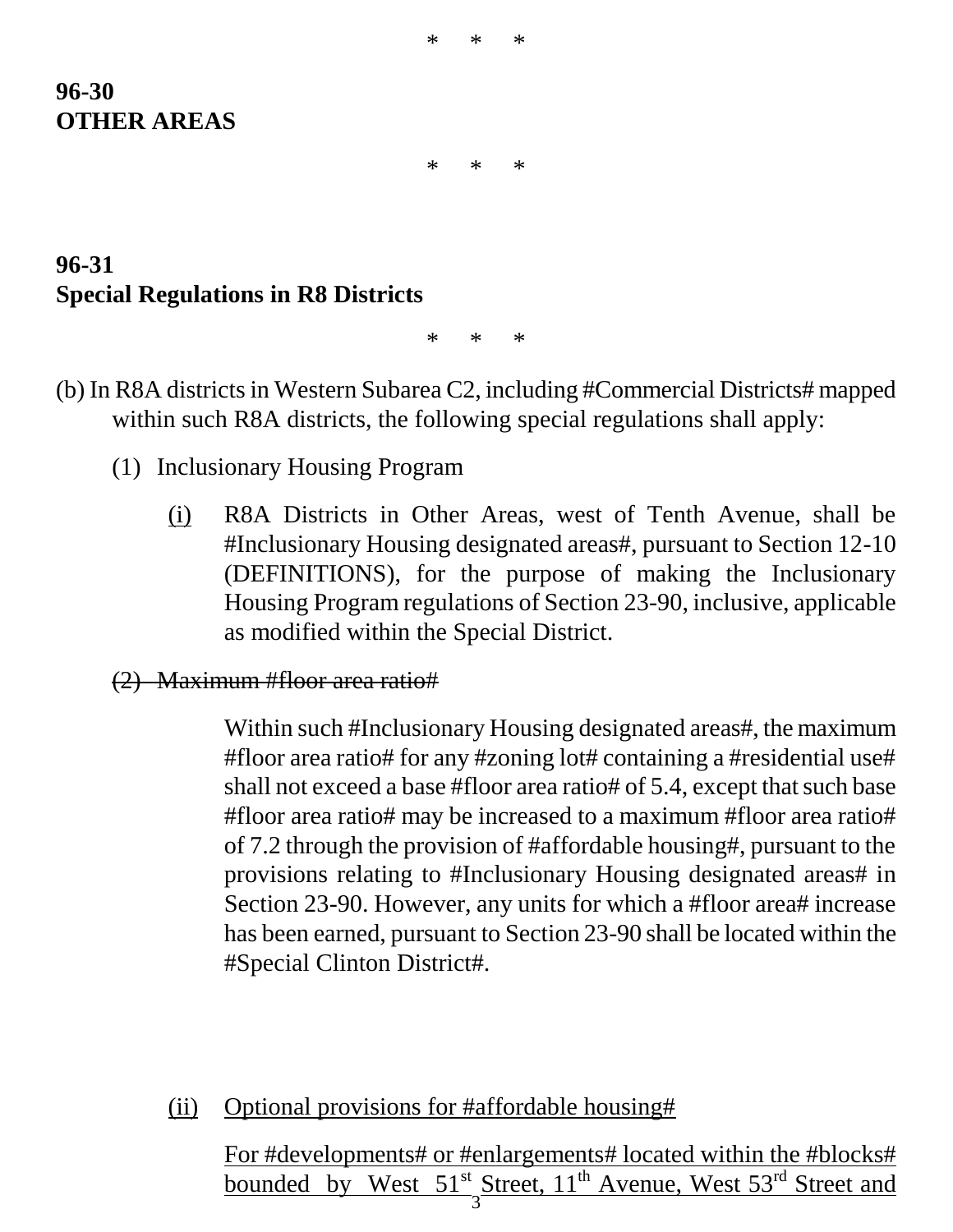$10<sup>th</sup>$  Avenue, the special optional regulations as set forth in paragraph  $(b)(1)(ii)$  of this Section, may modify the provisions of Section 23-952 (Floor area compensation in Inclusionary Housing designated areas).

The #residential floor area# of a #development# or #enlargement# may be increased by 0.833 square feet for each one square foot of #moderate income floor area#, or by 0.625 square feet for each one square foot of #middle income floor area#, provided that for each square foot of such #floor area compensation#, there is one square foot of #floor area compensation#, pursuant to Section 23-952. However, the amount of #affordable housing# required to receive such #floor area compensation# need not exceed the amounts specified as follows. If #affordable housing# is provided for both #low income# and #moderate income households#, the amount of #moderate income floor area# need not exceed 15 percent of the total #floor area#, exclusive of ground floor non-#residential floor area#, on the #zoning lot#, provided that the amount of #low income floor area# is at least 10 percent of the total #floor area#, exclusive of ground floor non-#residential floor area#, on the #zoning lot#. If #affordable housing# is provided for both #low income# and #middle income households#, the amount of #middle income floor area# need not exceed 20 percent of the total #floor area#, exclusive of ground floor non-#residential floor area#, on the #zoning lot#, provided that the amount of #low income floor area# is at least 10 percent of the total #floor area#, exclusive of ground floor non- #residential floor area#, on the #zoning lot#.

For the purposes of this paragraph,  $(b)(1)(ii)$ , #low income floor area# may be considered #moderate income floor area# or #middle income floor area#, and #moderate income floor area# may be considered #middle income floor area#.

 $(3)(2)$  Special #use# and #bulk# regulations for existing electrical utility substations

> Electrical utility substations, operated for public utility purposes, existing on June 14, 2011, and located wholly or partially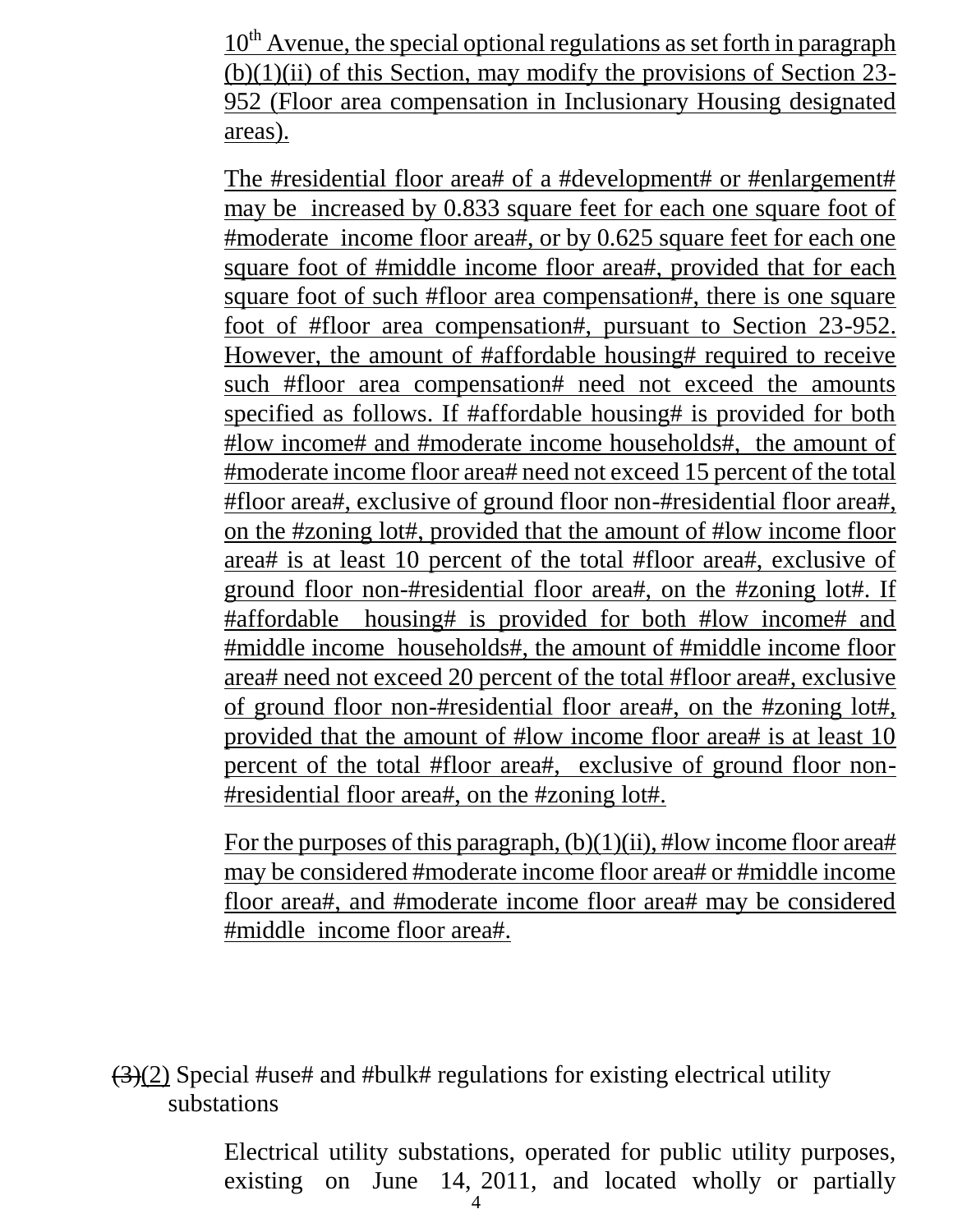within the portion of Western Subarea C2 east of 11th Avenue, shall be considered conforming #uses# that are subject to the #bulk# regulations of the underlying district and the #use# regulations of an M1-5 District. Any change of #use# on a #zoning lot# occupied by any such electrical utility substation shall be permitted only pursuant to the regulations of the underlying district. In the event any such electrical utility substation is damaged or destroyed, in whole or in part, by any means, including demolition, the provisions of Section 54-40 (DAMAGE OR DESTRUCTION IN NON-COMPLYING BUILDINGS) shall not apply and such electrical utility substation may be reconstructed, provided that such reconstruction shall not create a new #non-compliance# nor increase the degree of #noncompliance# with the applicable #bulk# regulations. However, in the event there is a complete cessation of #use# of the #zoning lot# as an electrical utility substation for a continuous period of five years, such electrical utility substation shall no longer be considered a conforming #use# on such #zoning lot#.

## **96-32 Special Regulations in R9 Districts**

In R9 Districts in Western Subarea C2, the provisions of Section 23-633 (Street wall location and height and setback regulations in certain districts) for R9A Districts shall apply to all #buildings or other structures#. In #Commercial Districts# mapped within R9 Districts in Western Subarea C2, the provisions of Section 35-24 (Special Street Wall Location and Height and Setback Regulations in Certain Districts) for C2-7A Districts shall apply to all #buildings or other structures#. Notwithstanding the provisions of paragraph (c) of Section 23-011 (Quality Housing Program), in all such R9 Districts and #Commercial Districts# mapped within such R9 Districts, the provisions of paragraph (b) of Section 23-011 shall apply.

(a) Inclusionary Housing Program

(1) R9 Districts in Other Areas, west of Tenth Avenue, shall be #Inclusionary Housing designated areas# pursuant to Section 12-10 (DEFINITIONS) for the purpose of making the Inclusionary Housing Program regulations of Section 23- 90, inclusive, applicable as modified within the Special District.

### (b) Maximum #floor area ratio#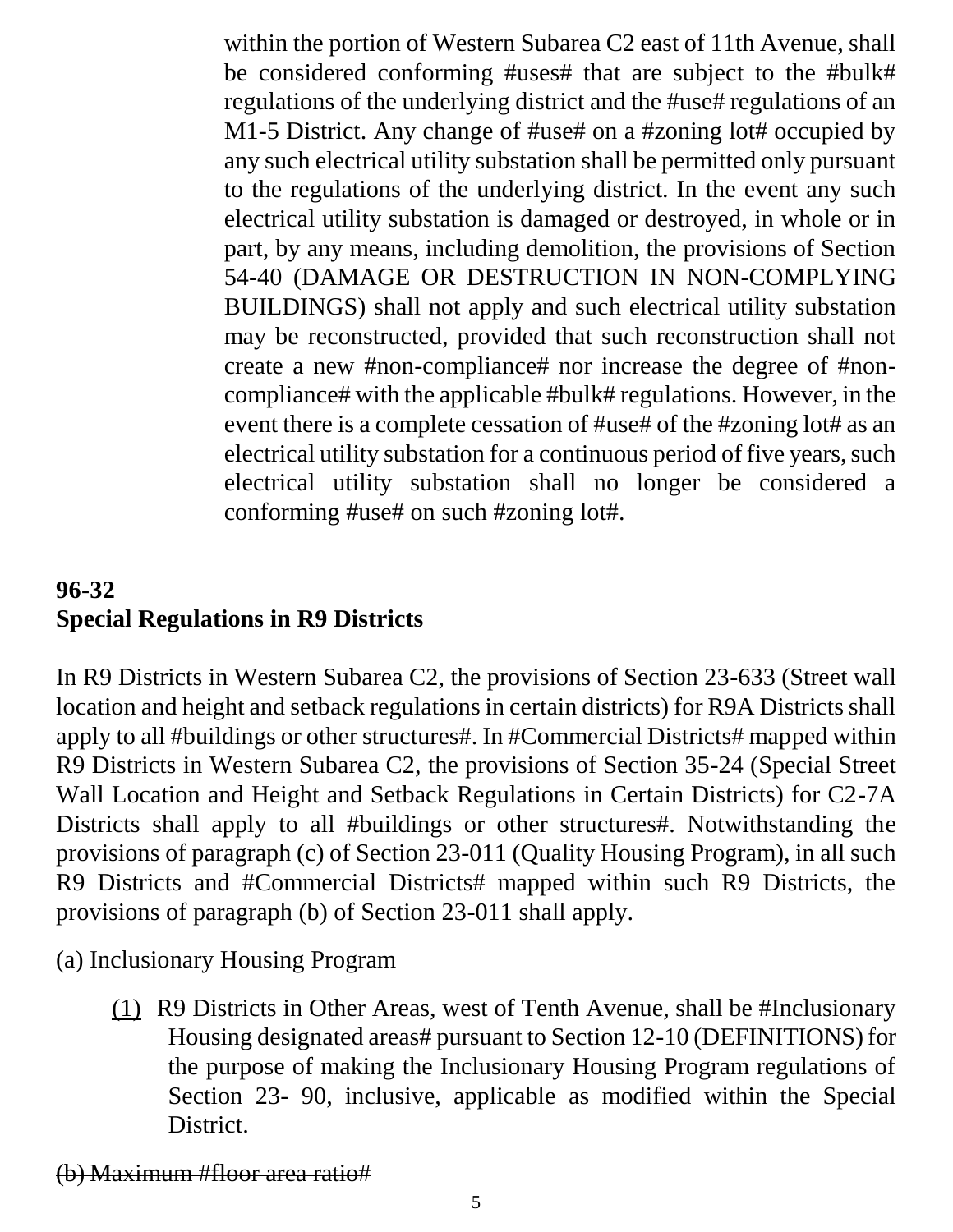Within such #Inclusionary Housing designated area#, the maximum #floor area ratio# for any #zoning lot# containing a #residential use# shall not exceed a base #floor area ratio# of 6.0, except that such base #floor area

ratio# may be increased to a maximum #floor area ratio# of 8.0 through the provision of #affordable housing#, pursuant to the provisions relating to #Inclusionary Housing designated areas# in Section 23-90. However, any units for which a #floor area# increase has been earned pursuant to Section 23-90 shall be located within the #Special Clinton District#.

(2) Optional provisions for #large-scale general developments# within Western Subarea C2

For #developments# or #enlargements# located within the #blocks# bounded by West  $51<sup>st</sup>$  Street,  $11<sup>th</sup>$  Avenue, West  $53<sup>rd</sup>$  Street and  $10<sup>th</sup>$ Avenue, the special optional regulations as set forth in paragraph (a)(2) of this Section, may modify the provisions of Section 23-952 (Floor area compensation in Inclusionary Housing designated areas).

The #residential floor area# of a #development# or #enlargement# may be increased by 0.833 square feet for each one square foot of #moderate income floor area#, or by 0.625 square feet for each one square foot of #middle income floor area#, provided that for each square foot of such #floor area compensation#, there is one square foot of #floor area compensation#, pursuant to Section 23-952. However, the amount of #affordable housing# required to receive such #floor area compensation# need not exceed the amounts specified as follows. If #affordable housing# is provided for both #low income# and #moderate income households#, the amount of #moderate income floor area# need not exceed 15 percent of the total #floor area#, exclusive of ground floor non-#residential floor area#, on the #zoning lot#, provided that the amount of #low income floor area# is at least 10 percent of the total #floor area#, exclusive of ground floor non-#residential floor area#, on the #zoning lot#. If #affordable housing# is provided for both #low income households# and #middle income households#, the amount of #middle income floor area# need not

exceed 20 percent of the total #floor area#, exclusive of ground floor non- #residential floor area#, on the #zoning lot#, provided that the amount of #low income floor area# is at least 10 percent of the total #floor area#, exclusive of ground floor non-#residential floor area#, on the #zoning lot#.

For the purposes of this paragraph,  $(a)(2)$ , #low income floor area#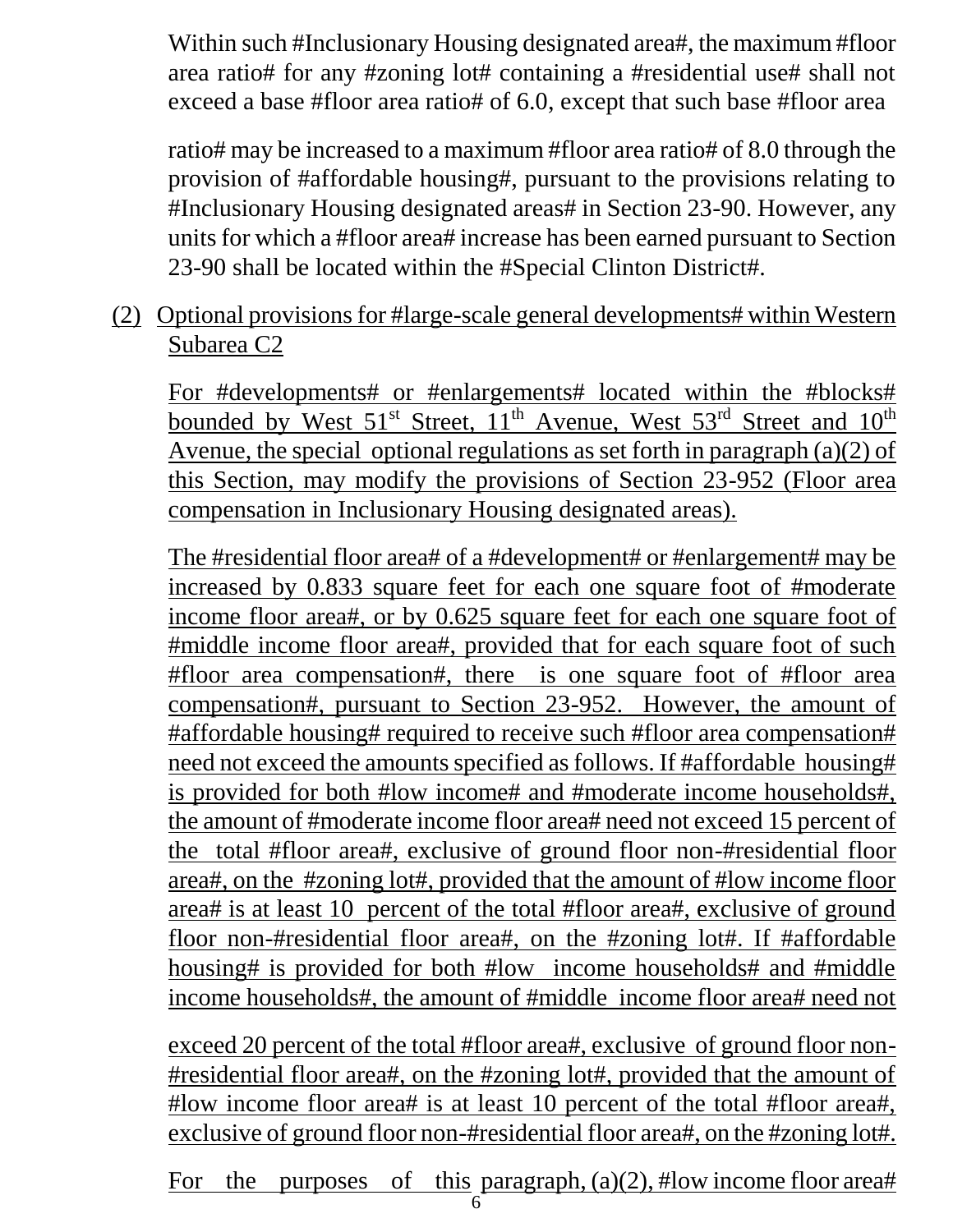may be considered #moderate income floor area# or #middle income floor area#, and #moderate income floor area# may be considered #middle income floor area#.

(b) #Uses# in Western Subarea C2 located within a #large scale general development#

(1) Within a C2-5 District mapped within an R9 District within Western Subarea C2, the following #uses#, when located wholly within a #largescale general development#, shall be considered permitted #uses#:

From Use Group 8:

Lumber stores, with no limitation on #floor area#

From Use Group 10:

Photographic or motion picture production studios

From Use Group 12:

Art galleries, commercial

From Use Group 13:

Theaters

From Use Group 16:

Automotive service establishments

From Use Group 17:

Scenery construction.

- (2) #Uses# permitted pursuant to paragraph  $(b)(1)$  shall be subject to the #commercial bulk# regulations of Article III, that are applicable to a C2-5 District mapped within an R9 District.
- (3) The supplemental #use# provisions of Section 32-421 shall not apply to  $\frac{\text{H}\text{commercial uses}\# \text{located in a }\# \text{building}\# \text{ with frontage on West 52}^{\text{nd}}$ Street.

\* \* \*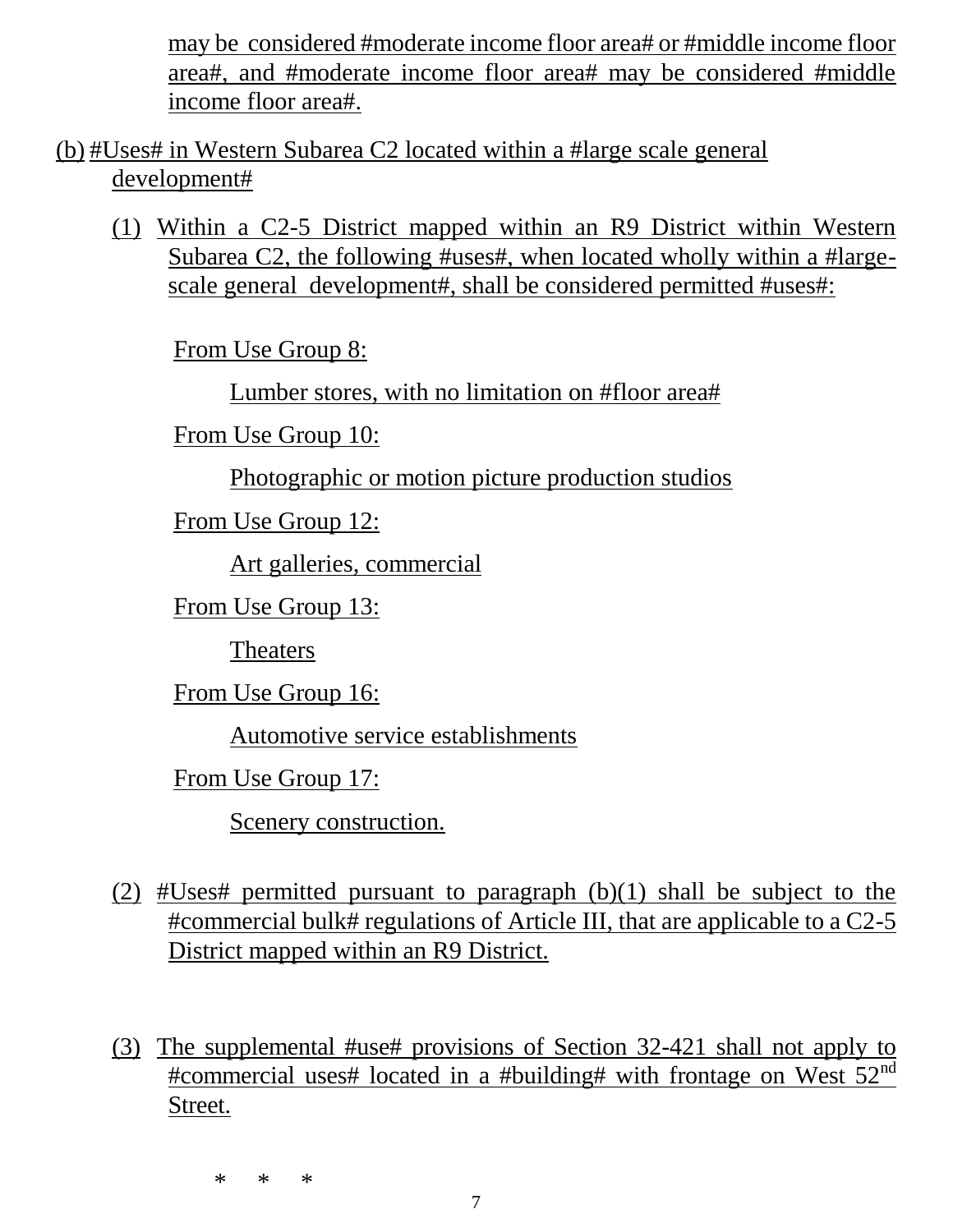#### **EXISTING** (TO BE DELETED) **APPENDIX A - SPECIAL CLINTON DISTRICT MAP**

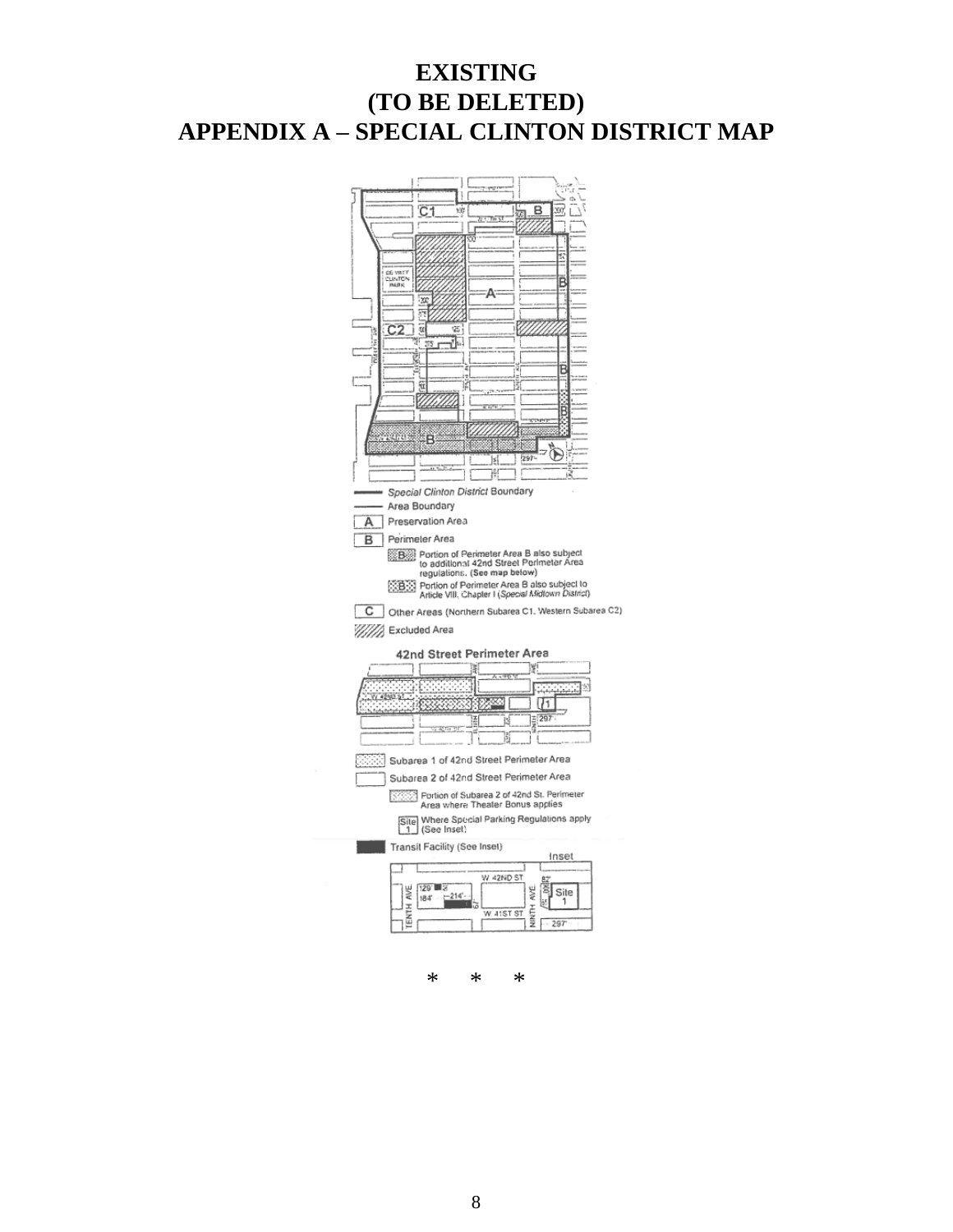#### **PROPOSED** (TO REPLACE EXISTING) **APPENDIX A - SPECIAL CLINTON DISTRICT MAP**

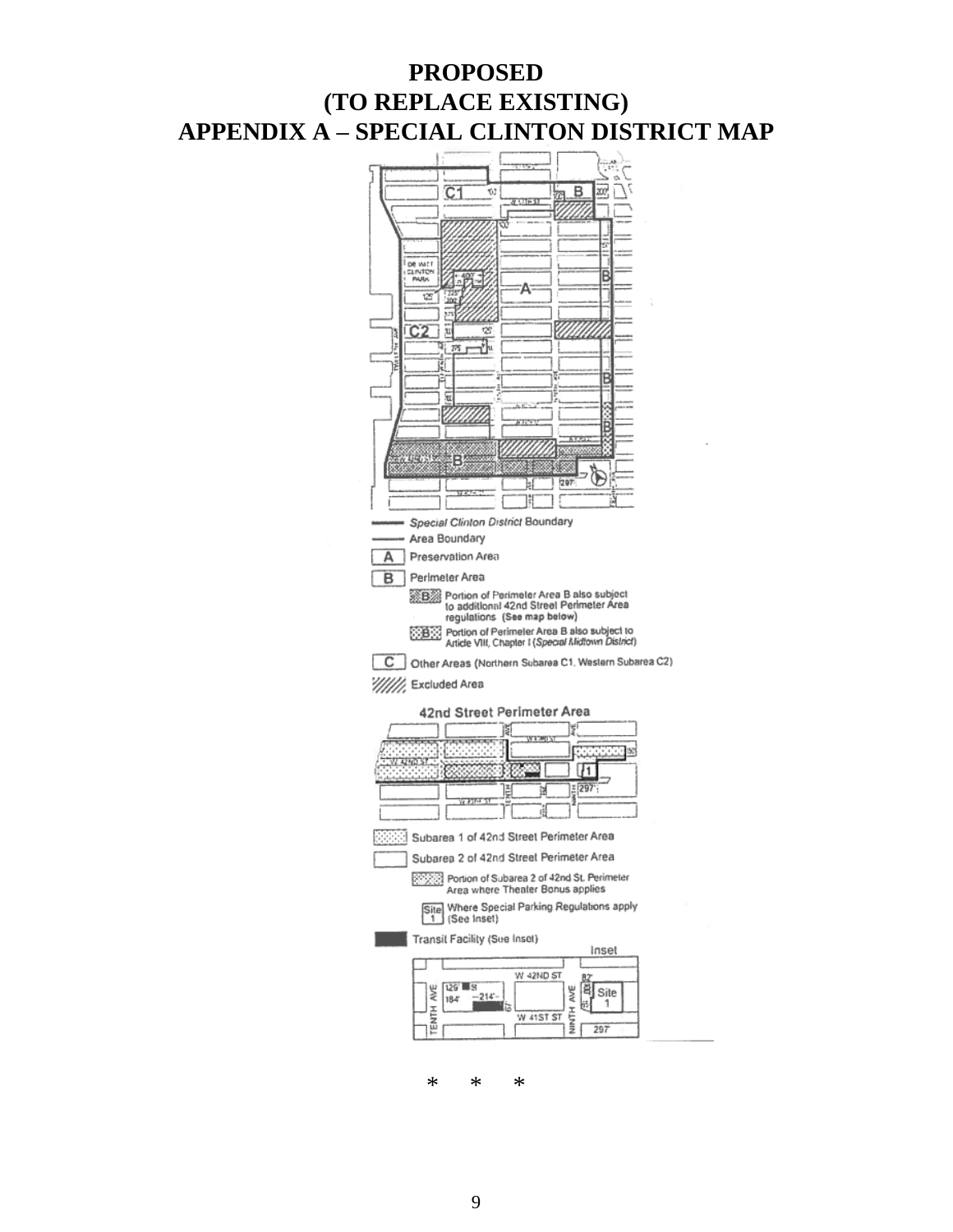### **APPENDIX F Inclusionary Housing Designated Areas**

The boundaries of #Inclusionary Housing designated areas# are shown on the maps listed in this Appendix F. The #Residence Districts# listed for such areas shall include #Commercial Districts# where #residential buildings# or the #residential# portion of #mixed buildings# are governed by the #bulk# regulations of such #Residence Districts#. Where #Inclusionary Housing designated areas# are mapped in #Commercial Districts#, the residential district equivalent has instead been specified for each map.

\* \* \*

#### **Manhattan Community District 4**

Map 2. (6/14/11) *Special Clinton District* – see Sections 96-31, 96-32, 96-81 and 96-82





Portion of Community District 4, Manhattan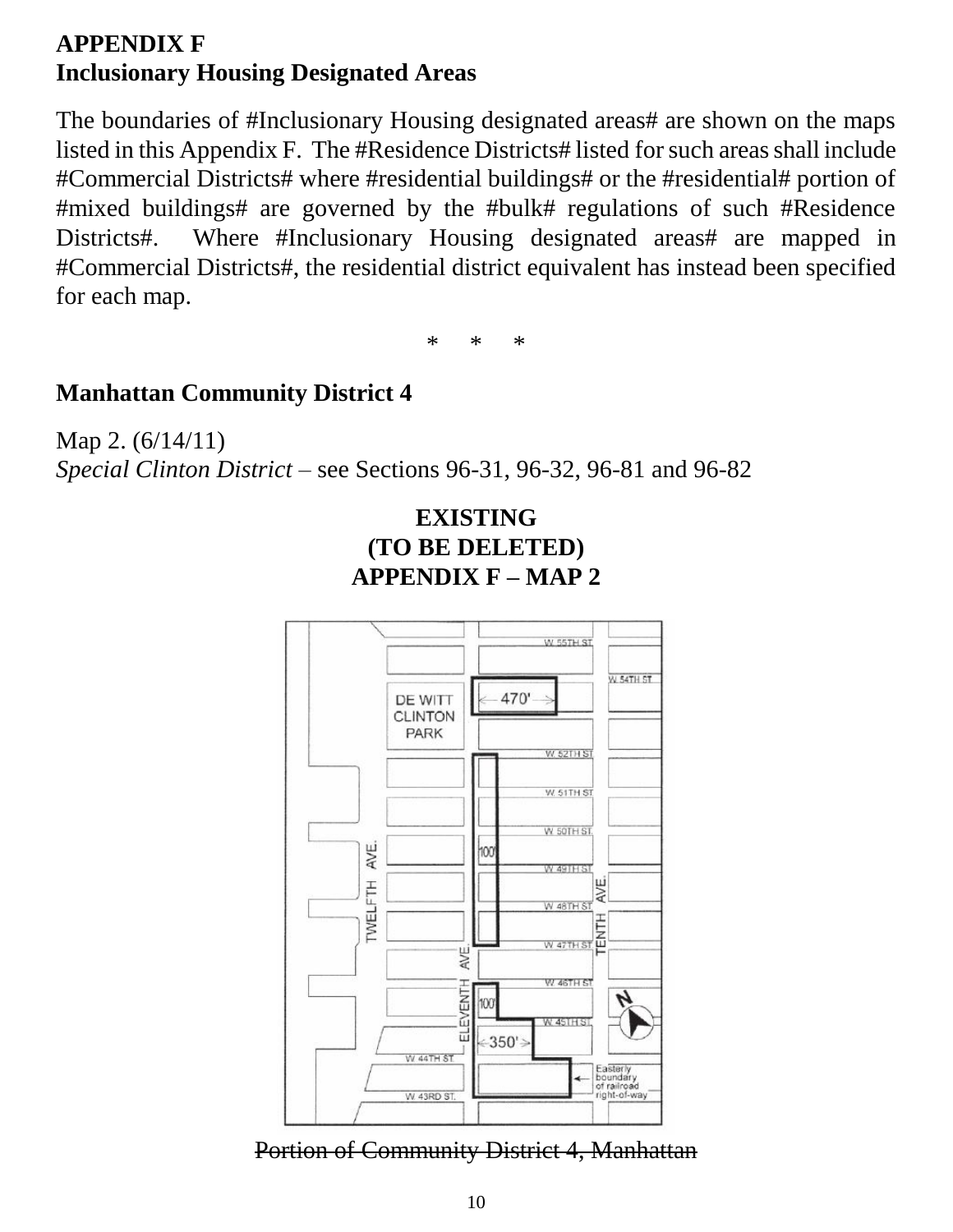### **PROPOSED** (TO REPLACE EXISTING) **APPENDIX**  $F$  **– MAP 2**



Portion of Community District 4, Manhattan

 $\ast$  $\ast$  $\ast$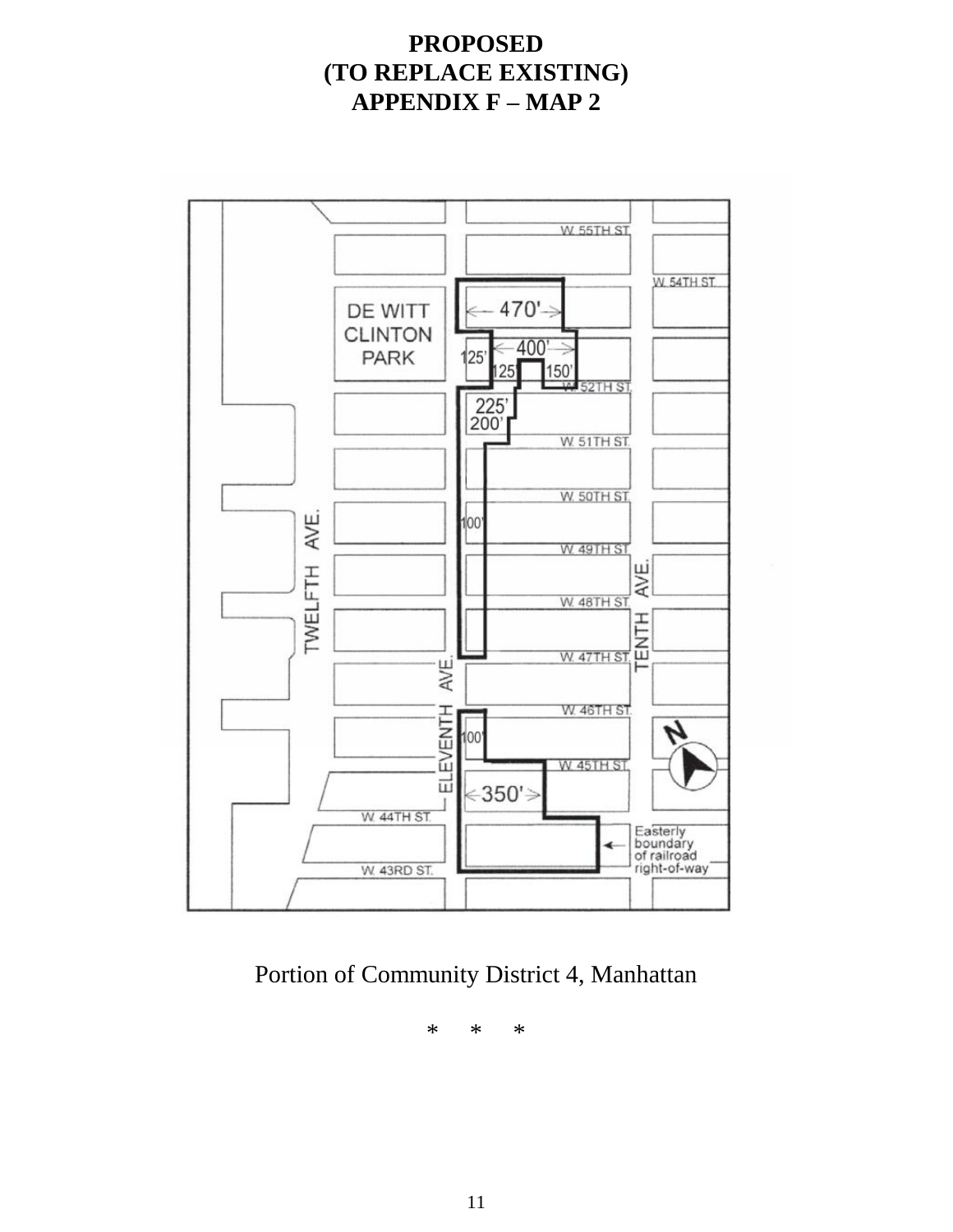## **L.U. NO. 64 CLINTON URA SITE 7**

# **MANHATTAN CB - 4 C 140183 ZSM**

Application submitted by NYC Department of Housing Preservation and Development and 525 West 52<sup>nd</sup> Street Property Owner LLC pursuant to Sections 197-c and 201 of the New York City Charter for the grant of special permits pursuant to the following sections of the Zoning Resolution:

- 1. Section  $74-743(a)(1)$  to allow the distribution of total allowable floor area under the applicable district regulations without regard for zoning district boundaries; and
- 2. Section  $74-743(a)(2)$  to allow the location of buildings without regard for the height and setback requirements of Sections 35-24 (Special Street Wall Location and Height and Setback Regulations in Certain Districts) and 23-663 (Required rear setbacks for tall buildings in other districts);

in connection with a proposed mixed use development on property bounded by West  $53<sup>rd</sup>$  Street, a line 275 feet westerly of  $10<sup>th</sup>$  Avenue, West  $52<sup>nd</sup>$  Street, a line 375 feet easterly of  $11<sup>th</sup>$  Avenue, a line midway between West  $53<sup>rd</sup>$  Street and West  $52<sup>nd</sup>$  Street, a line 250 feet easterly of  $11<sup>th</sup>$  Avenue, West  $52<sup>nd</sup>$  Street, and  $11<sup>th</sup>$  Avenue (Block 1081, Lots 1, 60 and 1000-1008), within a Large-Scale General Development, in an R9/C2-5 District, within the Special Clinton District.

## **L.U. NO. 65 CLINTON URA SITE 7**

## **MANHATTAN CB - 4 C 140185 HAM**

Application submitted by the Department of Housing Preservation and Development (HPD):

- 1. pursuant to Article 16 of the General Municipal Law of New York State for:
	- a) the designation of property located at 530-548 West 53rd Street (Block 1081, Part of Lot 1),  $543-551$  West  $52<sup>nd</sup>$  Street (Block 1081, Part of Lot 1) and  $556-$ 560 West  $52<sup>nd</sup>$  Street (Block 1080, Part of Lot 103) as an Urban Development Action Area; and
	- b) an Urban Development Action Area Project for such area; and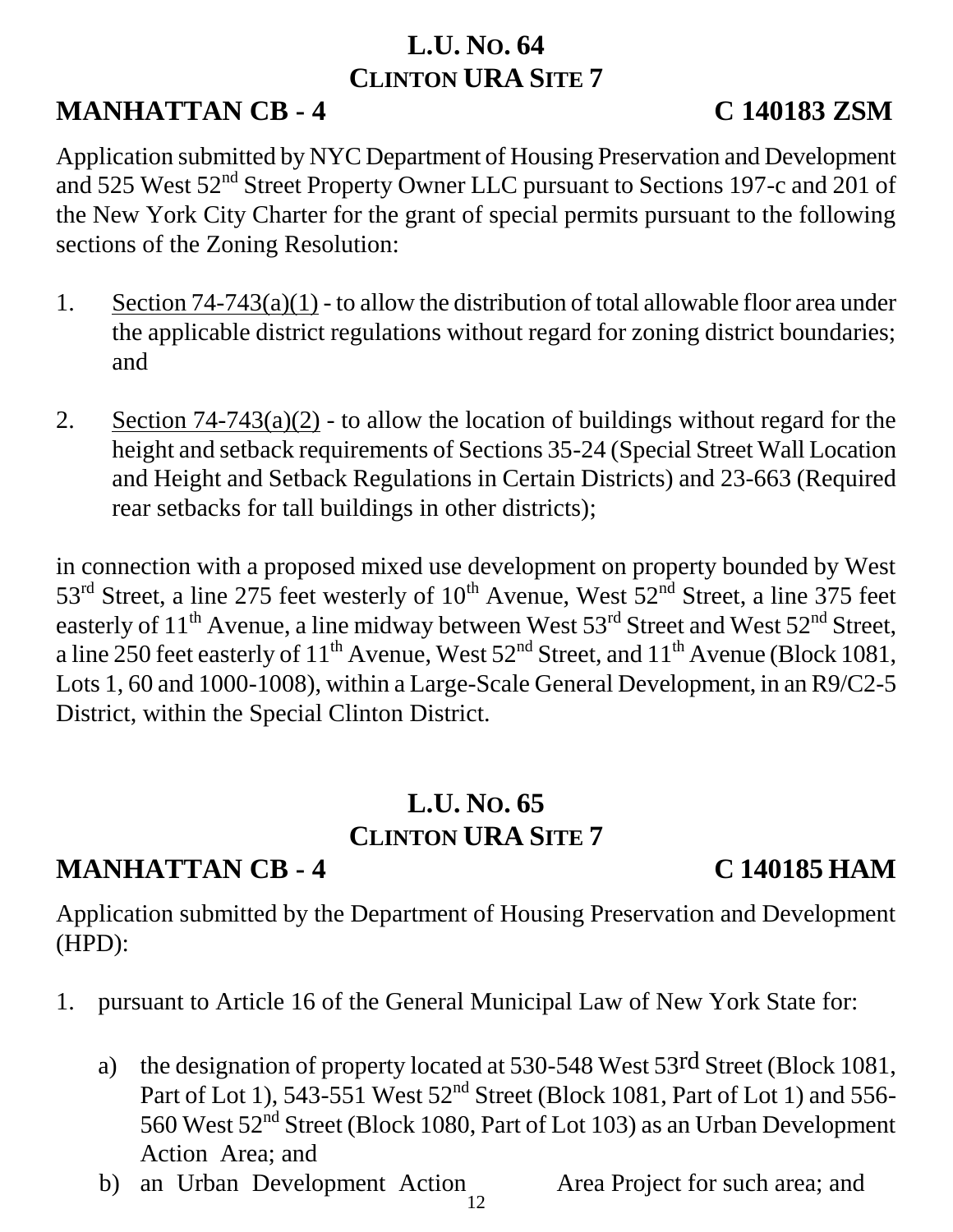2. pursuant to Section 197-c of the New York City Charter for the disposition of property located at 530-548 West 53rd Street (Block 1081, Part of Lot 1), unused development rights at 543-551 West 52nd Street (Block 1081, Part of Lot 1) and property located at 556-560 West 52<sup>nd</sup> Street (Block 1080, Part of Lot 103) to a developer to be selected by HPD;

to facilitate development of development of two new buildings with a total of approximately 530 dwelling units, including approximately 206 affordable units, approximately 58,709 gross square feet of commercial floor area, and three community gardens on portions of two blocks bounded by West 51st Street and West 53rd Street between Tenth and Eleventh avenues.

### **SUBCOMMITTEE ON LANDMARKS, PUBLIC SITING AND MARITIME USES**

The Subcommittee on Landmarks, Public Siting and Maritime Uses public hearing scheduled for **Tuesday, June 3, 2014 at 11:00 A.M. in the Council Committee Room, 16th Floor, 250 Broadway,** New York City, New York 10007, **has been DEFERRED.**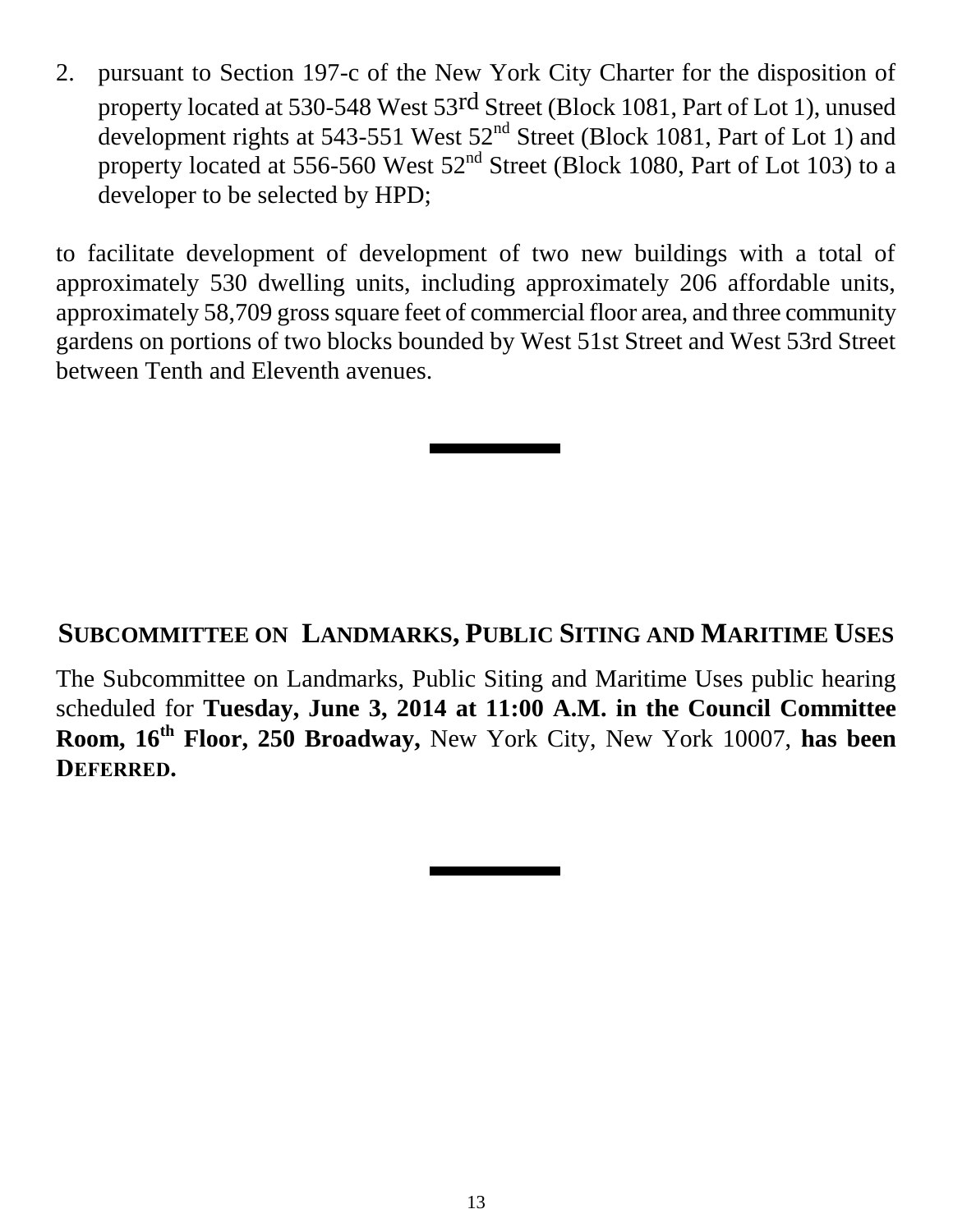#### **SUBCOMMITTEE ON PLANNING, DISPOSITIONS AND CONCESSIONS**

The Subcommittee on Planning, Dispositions and Concessions will hold a public hearing on the following matters in the **Council Committee Room, 16th Floor, 250 Broadway,** New York City, New York 10007, commencing at **1:00 P.M. on Tuesday, June 3, 2014:**

## **L.U. NO. 70 DEAN ATLANTIC**

### **BROOKLYN CB - 16 20145542 HAK**

Application by the New York City Department of Housing Preservation and Development for a modification to a previously approved project to grant a real property tax exemption pursuant to Section 577 of the Private Housing Finance Law for property located on Tax Block 1435, Lots 26, 42, 47; Tax Block 1444, Lots 1, 29 and 49; Tax Block 1468, Lot 9, Borough of Brooklyn.

## **L.U. NO. 71 MAPLE COURT**

### **MANHATTAN CB - 11 20145543 HAM**

Application by the New York City Department of Housing Preservation and Development for a modification to a previously approved project to grant a real property tax exemption pursuant to Section 577 of the Private Housing Finance Law for property located at 51 East 122nd Street (Block 1748, Lot 1), Borough of Manhattan.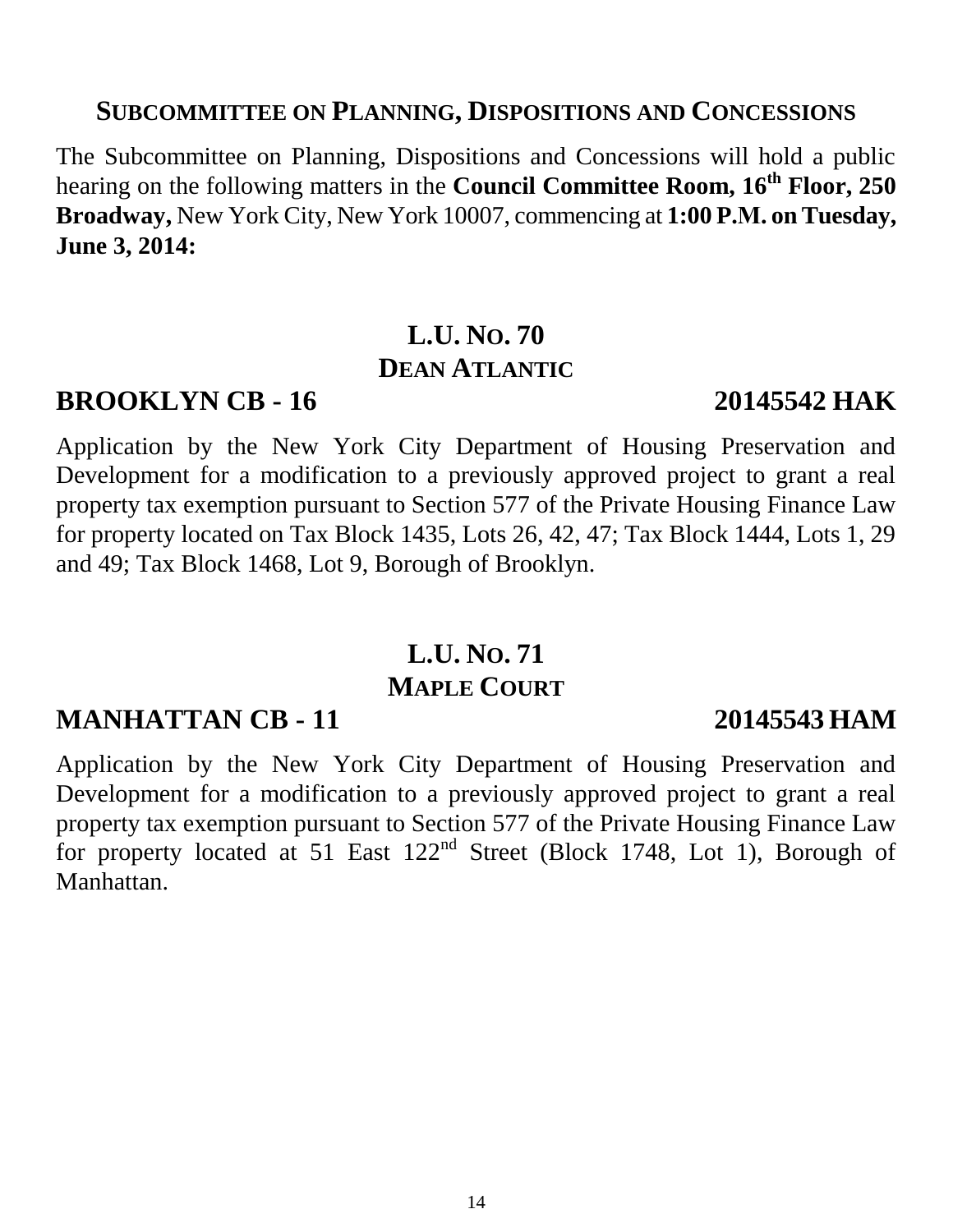## **L.U. NOS. 75 AND 76 ARE RELATED**

### **L.U. NO. 75**

### **492 ST. NICHOLAS AVENUE**

# **MANHATTAN CB - 10 C 140233 HAM**

Application submitted by the Department of Housing Preservation and Development (HPD):

- 1) pursuant to Article 16 of the General Municipal Law of New York State for:
	- a. the designation of property located at 492 St. Nicholas Avenue (Block 1959; Lot 54) as an Urban Development Action Area; and
	- b. an Urban Development Action Area Project for such area; and
- 2) pursuant to Section 197-c of the New York City Charter for the disposition of such property (Block 1959, Lot 54) to a developer selected by HPD;

to facilitate development of a ten-story mixed-use building, with up to 14 residential units and approximately 2,400 square feet of commercial space.

## **L.U. NO. 76 492 ST. NICHOLAS AVENUE MANHATTAN CB - 10 C 140238 PQM**

Application submitted by the Department of Housing Preservation and Development pursuant to Section 197-c of the New York City Charter, for the acquisition of property located at 492 St. Nicholas Avenue (Block 1959, Lot 54).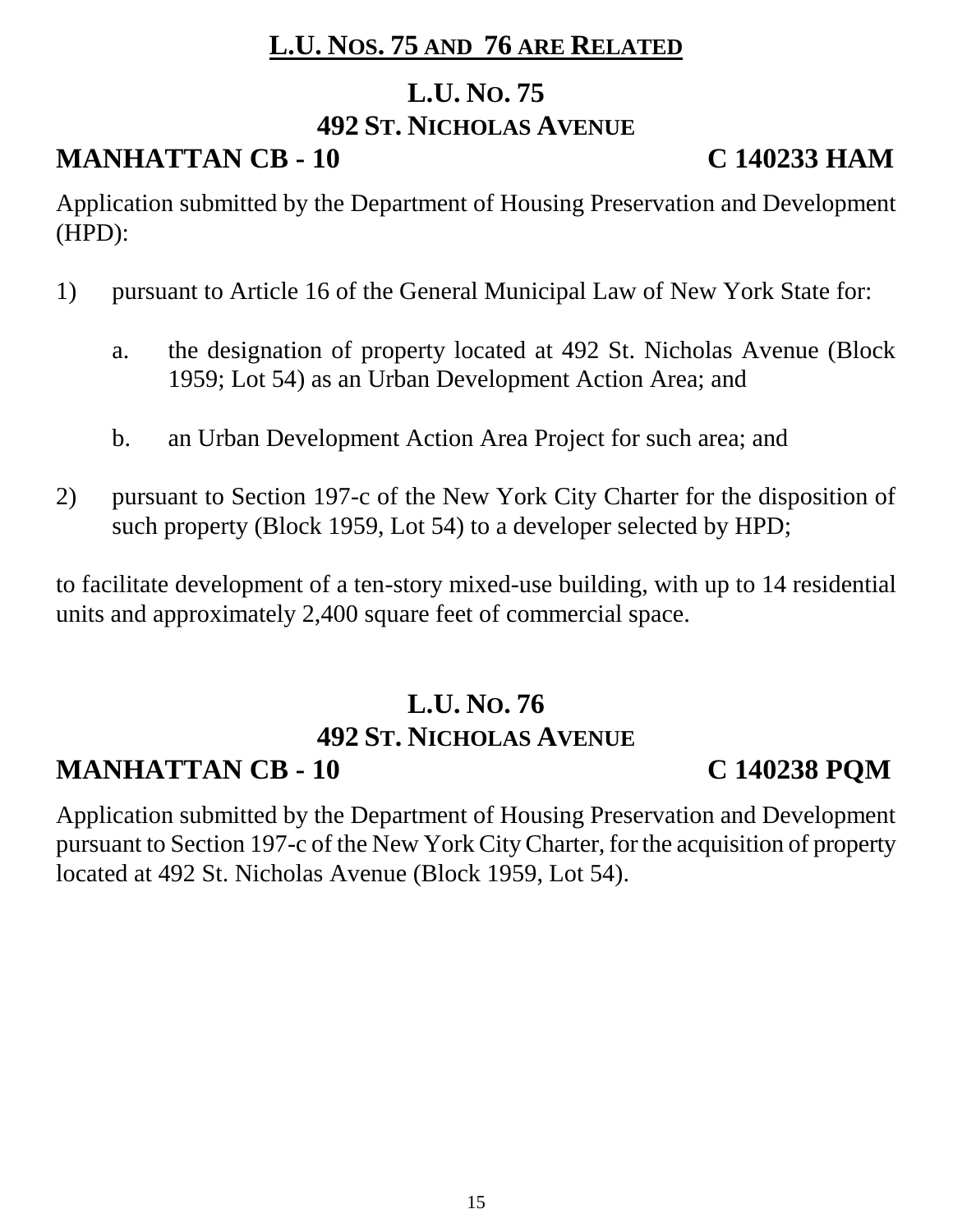16

## **L.U. NO. 80 127TH STREET CLUSTER**

# **MANHATTAN CB - 11 20145598 HAM**

Application by the New York City Department of Housing Preservation and Development for a modification to a previously approved project granting a real property tax exemption pursuant to Section 577 of the Private Housing Finance Law for property located at 4 East  $125<sup>th</sup>$  Street (Block 1749, Lot 66), 22 East  $125<sup>th</sup>$  Street (Block 1749, Lot 160); 18 East 125 Street (Block 1750, Lot 65), 11 East 125 Street (Block 1750, Lot 104); 1974 Madison Avenue (Block 1751, Lot 14), 1988 Madison Avenue (Block 1751, Lot 57), 22 East 127 Street (Block 1751, Lot 63), 1986 Madison Avenue (Block 1751, Lot 156); 19 East 127 Street (Block 1752, Lot 10), 2071 Fifth Avenue (Block 1752, Lot 70), 49 East 130<sup>th</sup> Street (Block 1755, Lot 22), 9 East 131 Street (Block 1756, Lot 8), in the Borough of the Manhattan. This matter is subject to Council review and action at the request of HPD and pursuant to Section 577 of the PHFL.

# **L.U. NO. 81 FS DEVELOPMENT**

## **MANHATTAN CB - 10 20145604 HAM**

Application by the New York City Department of Housing Preservation and Development for a grant of a real property tax exemption pursuant to Section 577 of the Private Housing Finance Law for property located at 2394 Adam Clayton Powell Blvd (Block 2025, Lot 34), and 224-228 West  $140^{th}$  Street (Block 2025, Lots 55, 56 and 58), Borough of Manhattan. This matter is subject to Council review and action at the request of HPD and pursuant to Section 577 of the PHFL.

## **L.U. NO. 82 CENTRAL HARLEM MHA MANHATTAN CBs - 9 and 10 20145590 HAM**

Application by the New York City Department of Housing Preservation and Development for a grant of a real property tax exemption pursuant to Section 577 of the Private Housing Finance Law for property located at 2150 Frederick Douglass Blvd (Block 1922, Lot 1), 201 West 144<sup>th</sup> Street (Block 2030, Lot 29), 234 Bradhurst Avenue (Block 2047, Lot 20), 377 Edgecombe Avenue (Block 2054, Lot 22), in the Borough of Manhattan. This matter is subject to Council review and action at the request of HPD and pursuant to Section 577 of the PHFL.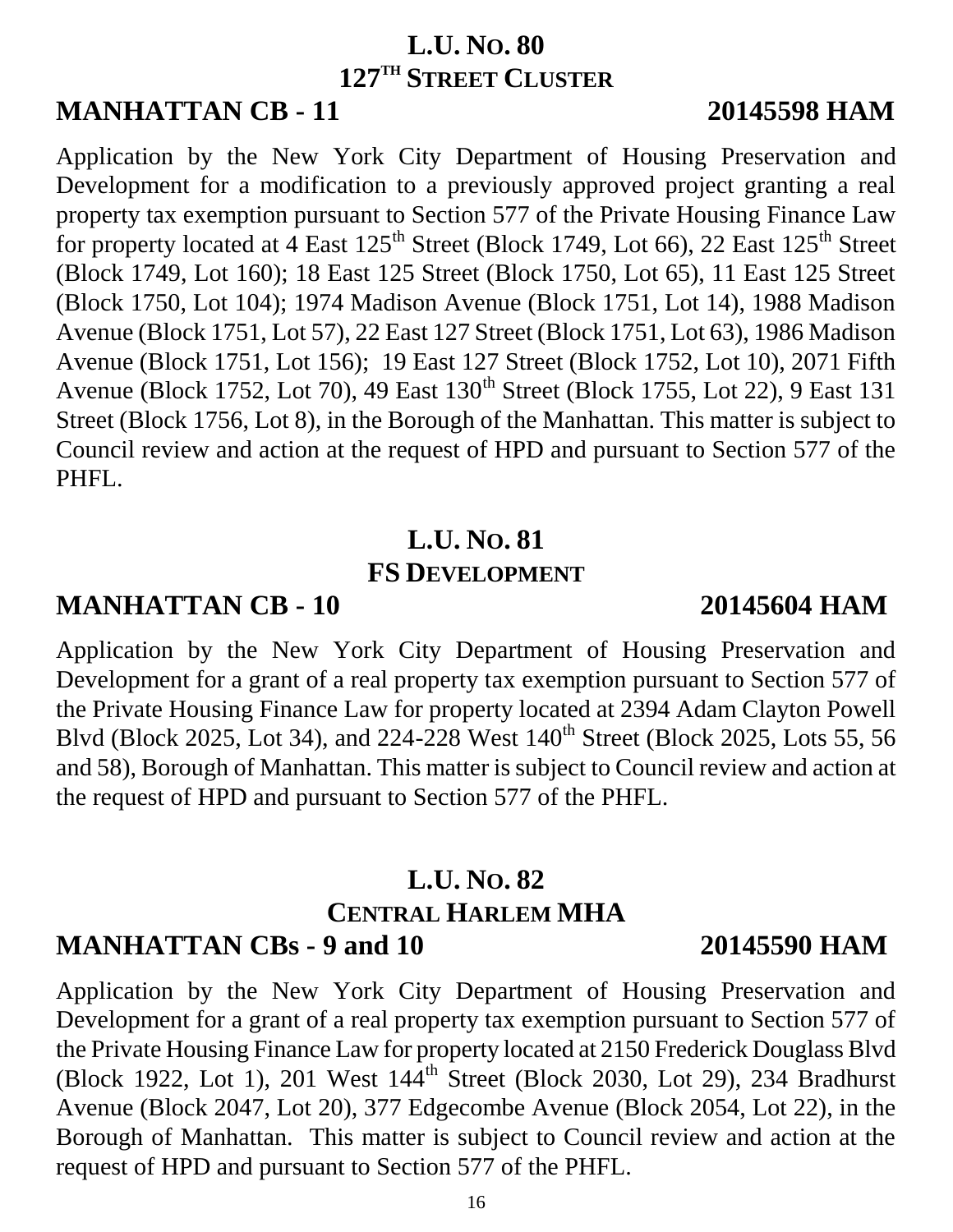## **L.U. NO. 83 2015 MONTEREY AVENUE**

## **BRONX CBs - 3 and 6 20145589 HAX**

Application by the New York City Department of Housing Preservation and Development for a grant of a real property tax exemption pursuant to Section 577 of the Private Housing Finance Law for property located at 2005, 2015 and 2027 Monterey Avenue (Block 3061, Lots 22, 24, 28, 30 and 32); 1715, 1693, 1665, 1671 and 1687 Vyse Avenue (Block 2990, Lots 27, 34, 37, 43 and 50); and 547 and 551 East  $178<sup>th</sup>$  Street (Block 2990, Lots 34 and 36), in the Borough of the Bronx. This matter is subject to Council review and action at the request of HPD and pursuant to Section 577 of the PHFL.

# **L.U. NOS. 57 and 72**

Proposals subject to Council review and action pursuant to the Urban Development Action Area Act, Article 16 of the New York General Municipal Law, at the request of the Department of Housing Preservation and Development ("HPD"), which requests that the Council:

- 1. Find that the present status of the listed areas tends to impair or arrest the sound growth and development of the municipality and that the proposed Urban Development Action Area Project is consistent with the policy and purposes of Section 691 of the General Municipal Law;
- 2. Waive the area designation requirements of Section 693 of the General Municipal Law pursuant to said Section;
- 3. Waive the requirements of Sections 197-c and 197-d of the New York City Charter pursuant to Section 694 of the General Municipal Law;
- 4. Approve the projects as Urban Development Action Area Projects pursuant to Section 694 of the General Municipal Law; and